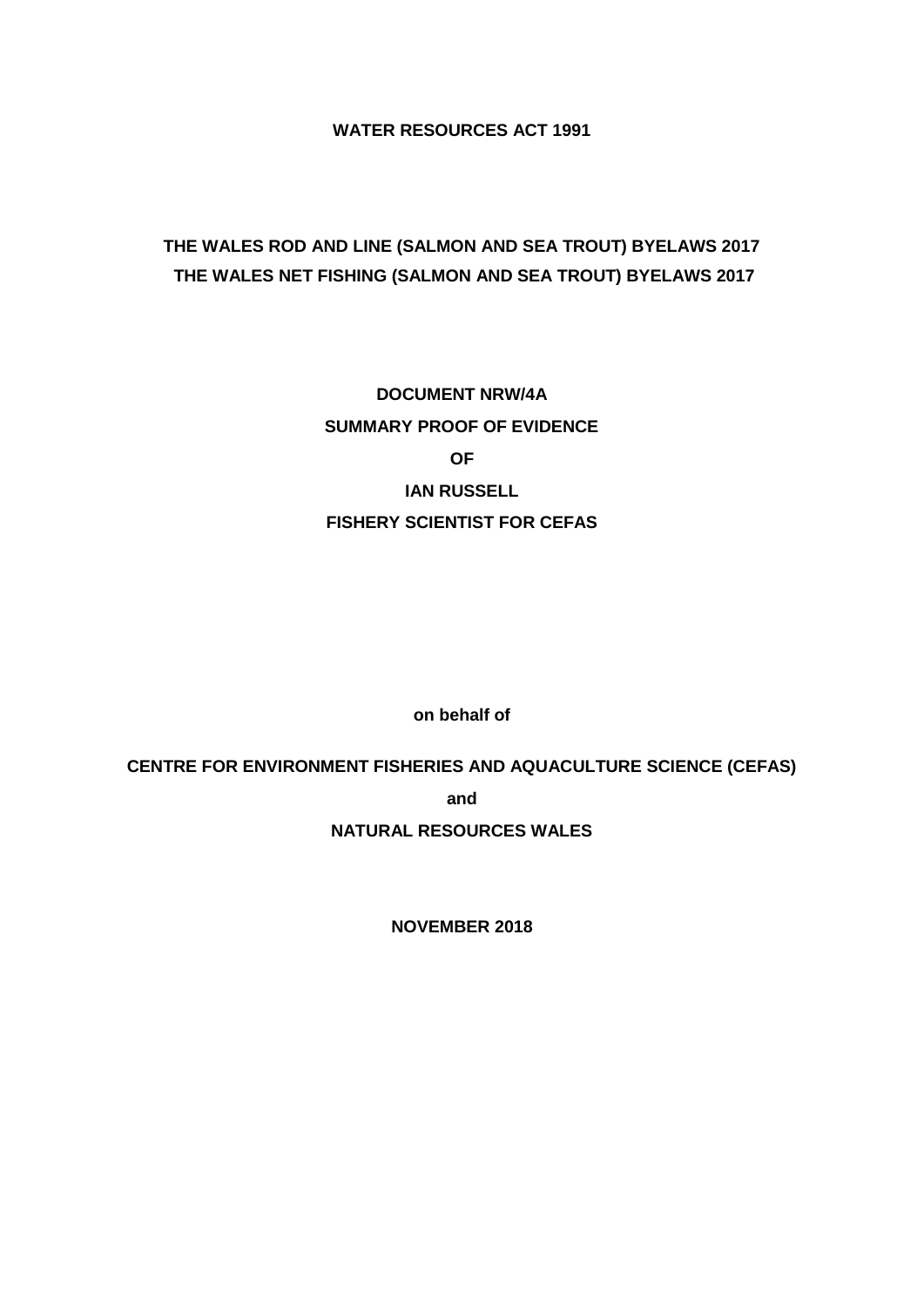### **1 Introduction**

- 1.1 My name is Ian Russell. I have a B.Sc. in biological sciences (Plymouth Polytechnic) and an M.Sc. in applied hydrobiology (London University). I have been employed as a fishery scientist for over 40 years, initially with the Ministry of Agriculture, Fisheries and Food and more recently at Cefas. I am currently the senior Cefas advisor to Defra on inland fishery issues, and provide expert advice to government and other bodies on the management of migratory salmonids, eels and freshwater fish species and the fisheries dependent upon them; predation by fish-eating birds and the impacts, management and control of non-native fish species.
- 1.2 I have extensive national and international experience in the investigation and management of inland fisheries. I have been a member of the ICES Working Group on North Atlantic Salmon since 2001, chairing the Group from 2013 to 2015. I have also participated in, and chaired, many other ICES Expert Groups. Since 2012 I have also participated in the annual meetings of NASCO. At other meetings I have provided expert scientific support to the EU delegation and have performed a range of roles in ad hoc NASCO groups and various NASCO intersessional meetings.
- 1.3 Aside from these roles, I have had extensive experience of interpreting and reporting fisheries-related data. I have authored over 30 papers in refereed journals, as well as numerous Cefas contract reports and reports to ICES and other bodies. For the past 20 years, I have also had responsibility for coordinating the preparation and publication of the annual assessment report on the status of salmon stocks and fisheries in England and Wales.
- 1.4 My involvement in the NRW Byelaws has been as a technical assessor of the NRW Technical Case that was prepared in support of the proposed measures, following a request made by Welsh Government.

### **2 Scope of evidence**

- 2.1 In my evidence, I address the basis on which NRW have concluded that the proposed Byelaws are necessary and proportionate. This covers both:
	- 2.1.1 a review of the current international guidance for sustainable salmon stock management; and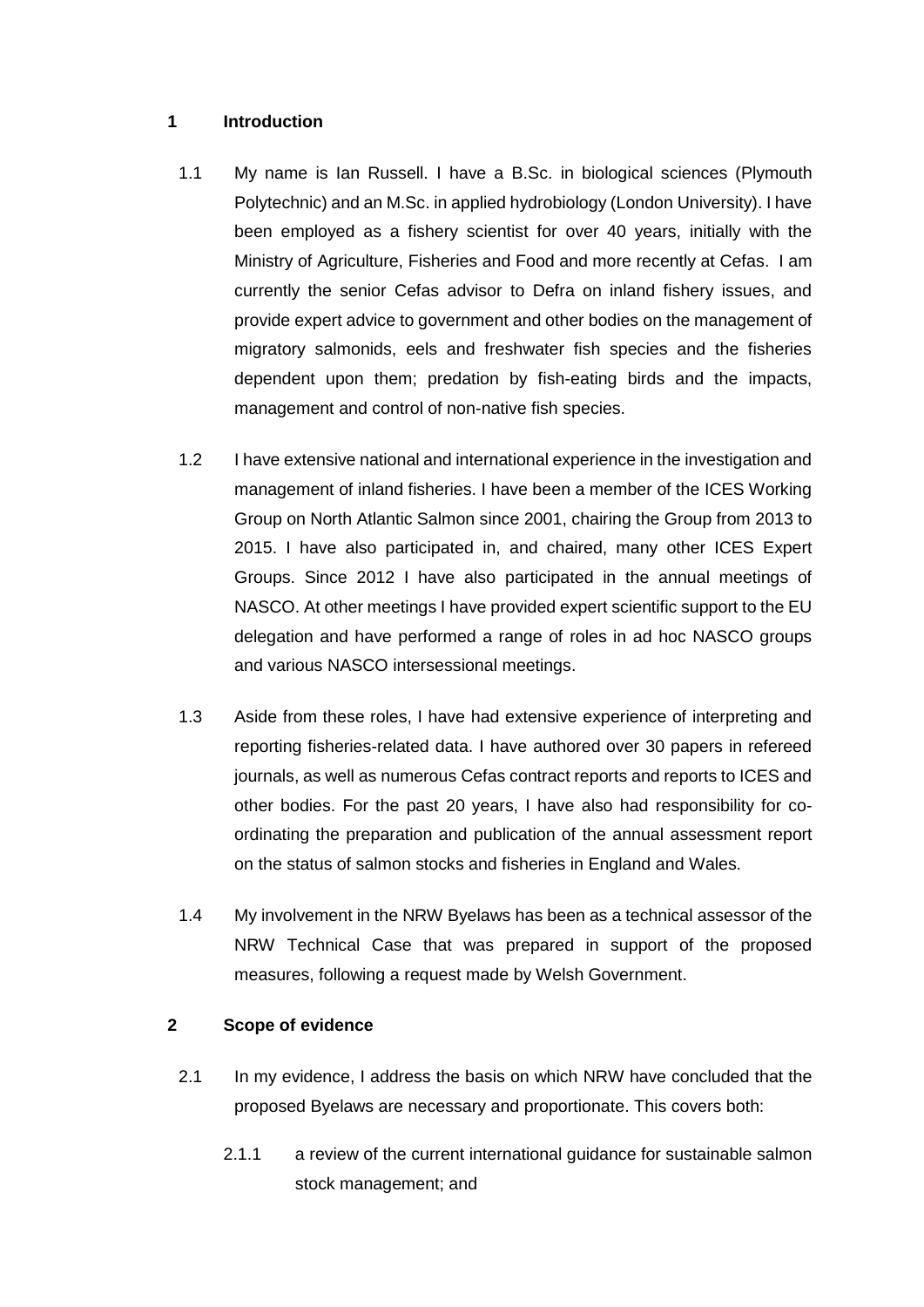- 2.1.2 a review of the technical case which NRW produced to support its case for the proposed Byelaws.
- 2.2 In brief, my view is that the NRW Technical Case provided a comprehensive evidence base in support of the proposed measures. The proposed byelaws ensure proportionality in balancing the interests of both net and rod fishery sectors while addressing the underlying need to better protect Welsh salmon and sea trout stocks.

## **3 Current international guidance for sustainable salmon stock management**

- 3.1 NASCO and its Parties have agreed to adopt and apply a Precautionary Approach to the conservation, management and exploitation of salmon. Their objective for the management of salmon fisheries is to promote and protect the diversity and abundance of salmon stocks, and in support of this, they have developed a number of guidelines and agreements.
- 3.2 The NASCO guidelines set out a number of elements that should be applied in all jurisdictions, namely:
	- 3.2.1 A clear and transparent decision-making process that is consistent with the Precautionary Approach;
	- 3.2.2 The routine collection, maintenance and publication of information, covering recreational, commercial, subsistence and scientific fisheries. This should include records of fishing activity; catch statistics; and estimates of the level of unreported catches and other mortalities associated with the fishery;
	- 3.2.3 The provision of appropriate powers for managers to control exploitation, including the power to close fisheries and regulate fishing effort and/or harvests through controls on the numbers of fish caught or the amount and type of fishing gear used, and enforcement powers;
	- 3.2.4 The use of Reference points, such as Conservation Limits or other measures of abundance and diversity. Conservation Limits should be established to define adequate levels of abundance for all river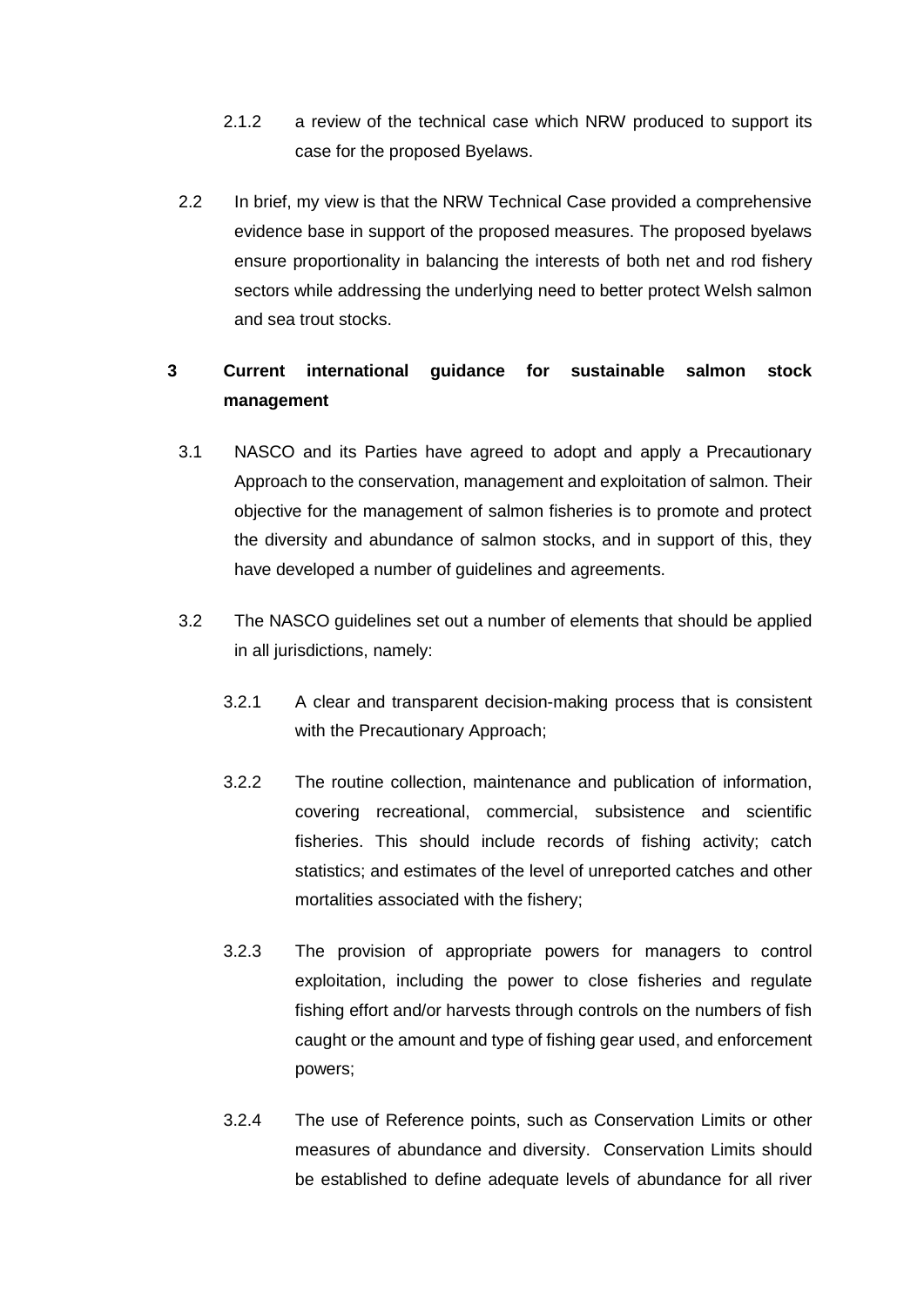stocks of salmon. Management Targets should also be established at a level above the conservation limit to assist fishery managers in ensuring that there is a high probability of stocks exceeding their Conservation Limits;

- 3.2.5 Evaluating the extent to which stock levels have met the Management Objectives annually, and forecasting stock levels for one or more years ahead to provide some predictions of future expected achievement of Management Objectives under current (or modified) management measures. As assessments of stock abundance and diversity based on catches involve considerable uncertainty, other sources of information should be used to confirm the status of stocks (e.g. juvenile surveys, counter and trap data), and the management measures introduced should take into account the uncertainties in the data used;
- 3.2.6 Identify and address other factors influencing the stock(s);
- 3.2.7 In managing salmon fisheries, priority should be given to conserving the productive capacity of all individual salmon river stocks. Managers should demonstrate that they are being more cautious when information is uncertain, unreliable or inadequate, and the absence of adequate scientific information should not be used as a reason for postponing or failing to take conservation and management measures. Fishing on stocks that are below Conservation Limits should not be permitted. If a decision is made to allow fishing on a stock that is below its Conservation Limit, on the basis of overriding socio-economic factors, fishing should clearly be limited to a level that will still permit stock recovery within a stated timeframe.
- 3.3 Advice from ICES to NASCO affirms that the management of all fisheries should be based upon assessments of the status of individual stocks and that fisheries on mixed-stocks, particularly in coastal waters or on the high seas, pose particular difficulties for management as they target all stocks present, whether or not they are meeting their individual conservation limits. Conservation is best achieved if fisheries target stocks that have been shown to be meeting conservation limits. Fisheries in estuaries and especially rivers are more likely to meet this requirement since these will largely only be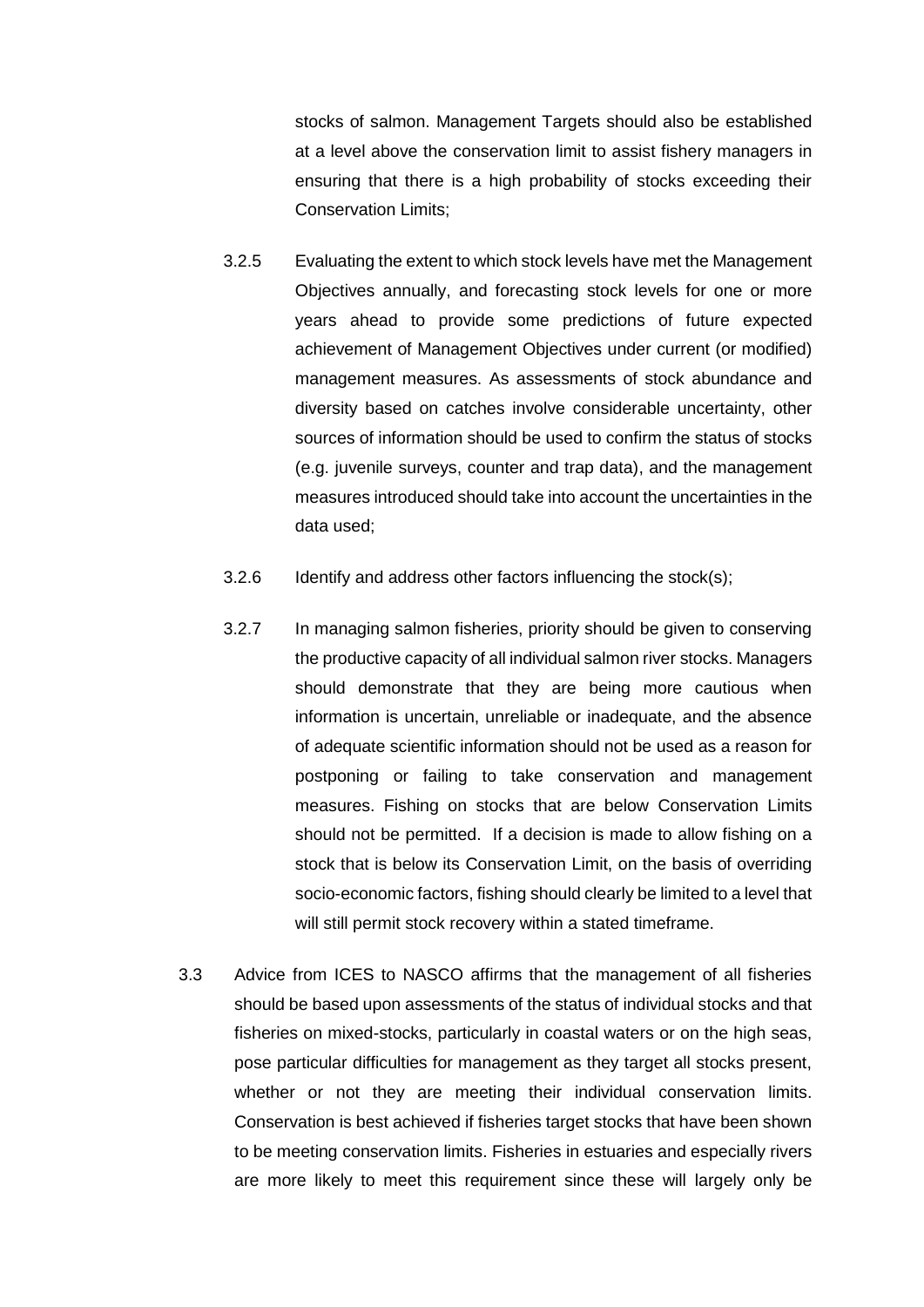exploiting fish from that specific stock and management actions can be targeted more effectively.

- 3.4 While the NASCO guidelines for fisheries management fall short of legal obligations, the UK government has been committed to managing their fisheries in line with international best practice and a Ministerial Direction was issued in 1998 to the Environment Agency requiring them to establish Conservation Limits (as defined by NASCO) to all their principal river stocks, to assess compliance with the Conservation Limits annually and take management action as appropriate. This Direction applies to both England and Wales.
- 3.5 NRW's proposed Byelaws are entirely consistent with the NASCO guidelines and with a precautionary approach. They respond to the widespread poor status of stocks in Wales, have been developed in accordance with the current national decision structure and are aimed at conserving the resource, which is the overriding management requirement.

# **4 On what basis are the Byelaws Proposed? Comments on the Technical Case**

- 4.1 I was asked by Welsh Government on 12 June 2017, to review the NRW Technical Case<sup>1</sup> being prepared in support of the proposed Byelaws. I reviewed the draft documents between 23 June and 5 July, and sent my review to WG, copied to NRW, on 6 July 2017<sup>2</sup>.
- 4.2 Low salmon stock abundance has been evidenced across much of the North Atlantic in recent years, particularly for more southerly countries such as the UK. As a result, exploitation has been restricted in many jurisdictions. For example, extensive new controls on exploitation have been introduced in Scotland and Ireland in recent years to protect declining stocks. These measures have included various restrictions, including mandatory catch-andrelease, and, in Ireland, the closure of many rivers to all forms of fishing. NRW's proposed measures fit within this context of action being taken in many jurisdictions. However, NRW have sought to recognise socio-economic

**.** 

 $1$  APP/4

 $2$  This is appended to my main proof of evidence as NRW/4(B).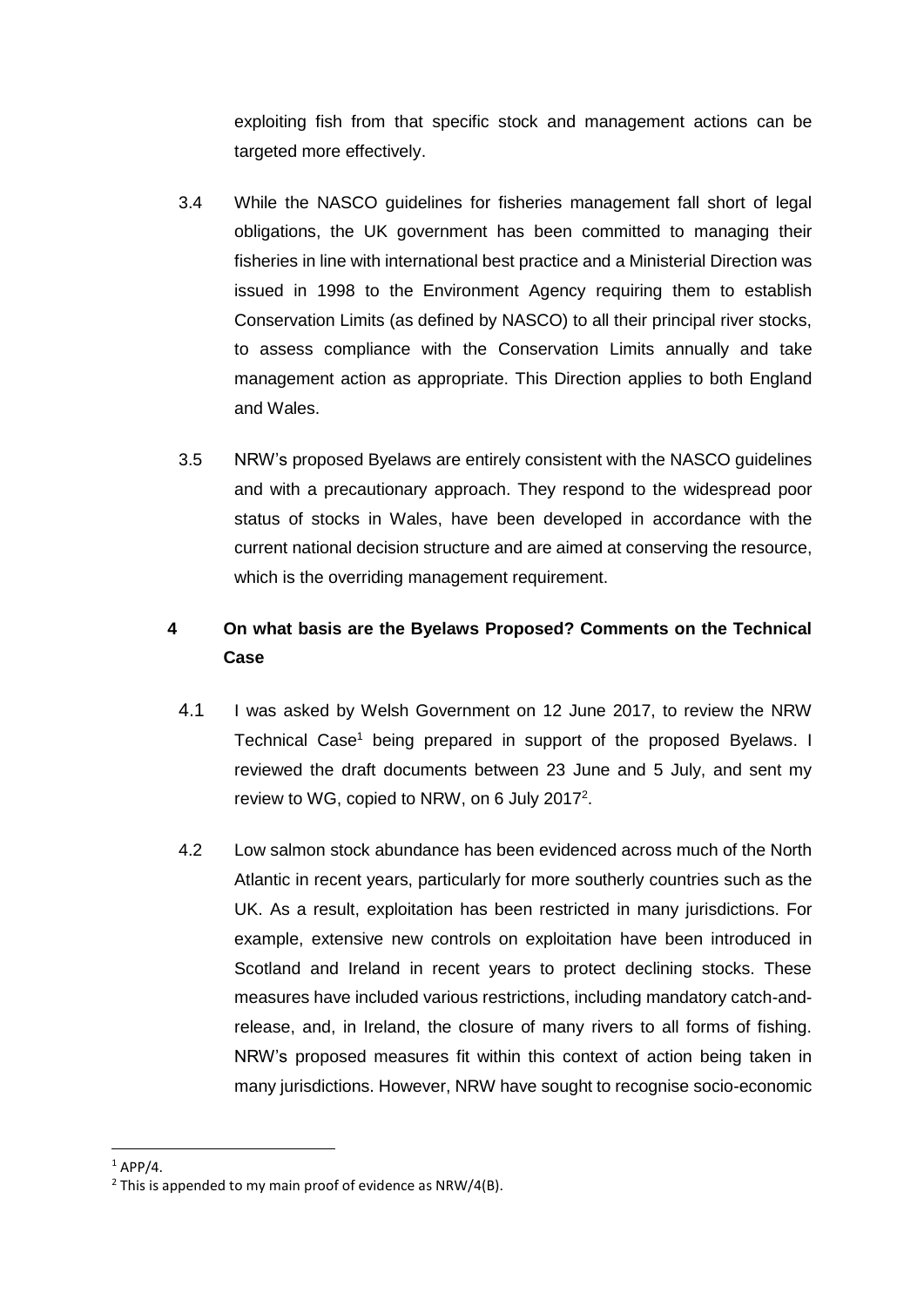considerations and are seeking to retain fishing opportunities where possible, for example through the proposed catch-and-release provisions.

- 4.3 The decline in the status of salmon stocks in Wales (and England) is well documented and the majority of stocks remain in a depleted state. There was a marked downturn in stock status in 2014 and little appears to have changed since this time, with the vast majority of rivers in Wales currently categorised as being 'at risk' or 'probably at risk' - i.e. having a less than 50% probability of meeting conservation limits on a regular basis. In addition, juvenile surveys in freshwater indicate a downward trend in salmon fry abundance over the last 15 years in the majority of catchments for which suitable data are available.
- 4.4 Further, particular concerns have been raised about the very poor salmon fry levels observed in rivers across Wales (and England) in 2016. This appears to have been caused by a combination of abnormally high winter temperatures and, in some cases, elevated flows, alongside relatively low numbers of spawning fish. This is likely to result in reduced smolt output and lower adult returns in coming years.
- 4.5 The status of sea trout in Wales appears to be a little better than salmon, but also gives cause for concern. Both the primary method for assessing the status of sea trout stocks, and the new approach developed and applied by NRW (and explained by Mr Davidson<sup>3</sup>) indicate that large numbers of rivers in Wales are 'at risk' or 'probably at risk'. Under the primary method around one third of the principal sea trout rivers in Wales have been assessed as either 'at risk' or 'probably at risk'. Under the new approach, closer to two thirds of Welsh sea trout stocks currently fall into the 'at risk' and 'probably at risk' categories.
- 4.6 Juvenile surveys for trout are more positive than those for salmon, with most catchments having relatively stable abundances or indicating positive trends over the last 15 years. However, trout fry densities in 2016 were also markedly below the recent 5-year averages in most catchments, indicating that they were also impacted by conditions in the winter of 2015.

**.** 

<sup>3</sup> Paragraphs 5.9 to 5.17 of NRW/2.